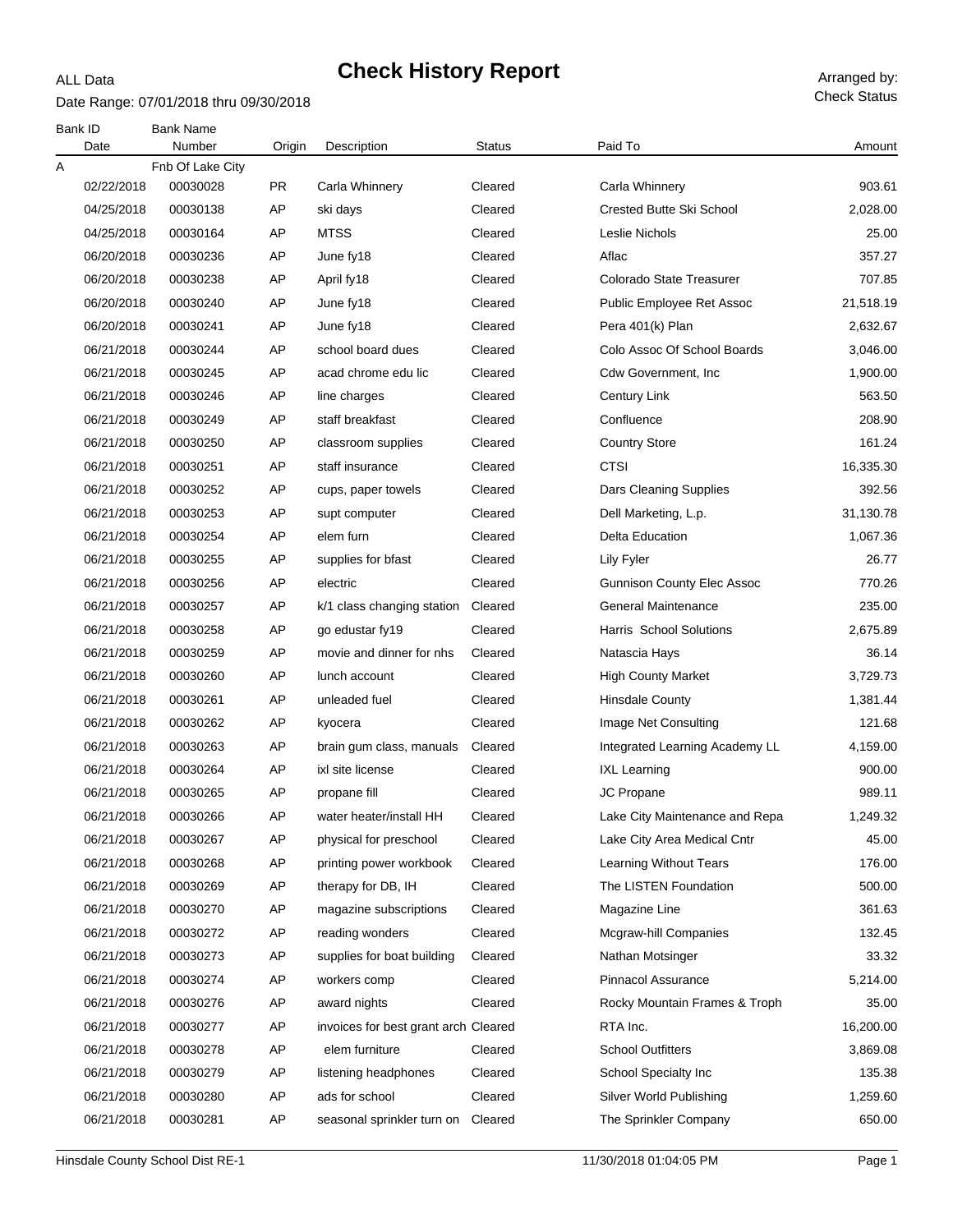### Date Range: 07/01/2018 thru 09/30/2018

ALL Data

| Bank ID<br>Date | <b>Bank Name</b><br>Number | Origin    | Description                 | <b>Status</b> | Paid To                           | Amount    |
|-----------------|----------------------------|-----------|-----------------------------|---------------|-----------------------------------|-----------|
| 06/21/2018      | 00030282                   | AP        | dibels billing              | Cleared       | University of Oregon              | 8.00      |
| 06/21/2018      | 00030283                   | AP        | trash removal               | Cleared       | <b>Utah's Sanitation</b>          | 570.00    |
| 06/21/2018      | 00030284                   | AP        | hs redesign, english, case, | Cleared       | <b>Card Service Center</b>        | 2,879.72  |
| 06/21/2018      | 00030285                   | AP        | best travel, subsc, kbowl.  | Cleared       | Visa First National Bank          | 1,485.54  |
| 06/21/2018      | 00030286                   | AP        | adventure, coding class,    | Cleared       | Visa/fnb Lake City & Creede       | 478.55    |
| 07/19/2018      | 00030287                   | PR        | Shawn Arthur                | Cleared       | Shawn Arthur                      | 2,475.49  |
| 07/19/2018      | 00030288                   | <b>PR</b> | Amanada Caldon              | Cleared       | Amanada Caldon                    | 162.99    |
| 07/19/2018      | 00030289                   | <b>PR</b> | S. Gray                     | Cleared       | S. Gray                           | 887.71    |
| 07/19/2018      | 00030290                   | PR        | Martha Levine               | Cleared       | Martha Levine                     | 2,866.88  |
| 07/19/2018      | 00030291                   | <b>PR</b> | Jennifer Reinhardt          | Cleared       | Jennifer Reinhardt                | 2,510.81  |
| 07/19/2018      | 00030292                   | <b>PR</b> | Mark Wampler                | Cleared       | Mark Wampler                      | 1,867.98  |
| 07/19/2018      | 00030293                   | <b>PR</b> | Carla Whinnery              | Cleared       | Carla Whinnery                    | 903.62    |
| 07/19/2018      | 00030294                   | AP        | July fy19                   | Cleared       | Aflac                             | 357.27    |
| 07/19/2018      | 00030295                   | AP        | annual base fee fy19        | Cleared       | Alpine Achievement Systems, In    | 2,061.00  |
| 07/19/2018      | 00030296                   | AP        | fy19 policy support         | Cleared       | Colo Assoc Of School Boards       | 750.00    |
| 07/19/2018      | 00030297                   | AP        | line charge                 | Cleared       | <b>Century Link</b>               | 566.61    |
| 07/19/2018      | 00030298                   | AP        | AP Exams                    | Cleared       | College Board                     | 2,210.00  |
| 07/19/2018      | 00030299                   | AP        | July fy19                   | Cleared       | Colorado Dept. Of Revenue         | 1,536.00  |
| 07/19/2018      | 00030300                   | AP        | staff insurance             | Cleared       | <b>CTSI</b>                       | 16,335.30 |
| 07/19/2018      | 00030301                   | AP        | July fy19                   | Cleared       | First Natl Bank Of Lake City      | 5,139.72  |
| 07/19/2018      | 00030302                   | AP        | recruiting for teachers     | Cleared       | Frontline Technologies Group,     | 1,500.00  |
| 07/19/2018      | 00030303                   | AP        | electric for main building  | Cleared       | <b>Gunnison County Elec Assoc</b> | 667.07    |
| 07/19/2018      | 00030304                   | AP        | transfer station fee        | Cleared       | <b>Hinsdale County</b>            | 350.94    |
| 07/19/2018      | 00030306                   | AP        | services for DB, IH         | Cleared       | The LISTEN Foundation             | 400.00    |
| 07/19/2018      | 00030307                   | AP        | ink for shawns printer      | Cleared       | Ott to Print Green                | 602.00    |
| 07/19/2018      | 00030308                   | AP        | July fy19                   | Cleared       | Public Employee Ret Assoc         | 16,690.90 |
| 07/19/2018      | 00030309                   | AP        | July fy19                   | Cleared       | Pera 401(k) Plan                  | 2,632.67  |
| 07/19/2018      | 00030310                   | AP        | workers comp ins            | Cleared       | Pinnacol Assurance                | 6,781.00  |
| 07/19/2018      | 00030311                   | AP        | 8x10 plaque                 | Cleared       | Rocky Mountain Frames & Troph     | 98.55     |
| 07/19/2018      | 00030312                   | AP        | repair sprinkler head       | Cleared       | <b>Steve Ryals</b>                | 85.00     |
| 07/19/2018      | 00030313                   | AP        | june fy18 advertising       | Cleared       | Silver World Publishing           | 1,320.00  |
| 07/19/2018      | 00030314                   | AP        | water                       | Cleared       | Town Of Lake City                 | 4,572.00  |
| 07/19/2018      | 00030315                   | AP        | 8th grade trip, state track | Cleared       | <b>Card Service Center</b>        | 5,054.29  |
| 07/19/2018      | 00030316                   | AP        | alpine training, monthly    | Cleared       | Visa First National Bank          | 1,085.08  |
| 07/19/2018      | 00030317                   | AP        | Natasha ap, sped, gas,      | Cleared       | FNB of Lake City and Creede       | 1,755.90  |
| 07/19/2018      | 00030318                   | AP        | jenn ap, alpine             | Cleared       | Visa/fnb Lake City & Creede       | 1,009.71  |
| 07/19/2018      | 00030319                   | AP        | tech supplies, security     | Cleared       | <b>Card Service Center</b>        | 1,048.96  |
| 07/19/2018      | 00030320                   | AP        | training reimbursement      | Cleared       | Carla Whinnery                    | 428.66    |
| 07/19/2018      | DD.310                     | <b>PR</b> | July fy19                   | Cleared       | July fy19                         | 33,613.37 |
| 08/22/2018      | 00030321                   | <b>PR</b> | Shawn Arthur                | Cleared       | Shawn Arthur                      | 2,475.49  |
| 08/22/2018      | 00030322                   | <b>PR</b> | S. Gray                     | Cleared       | S. Gray                           | 887.71    |
| 08/22/2018      | 00030323                   | <b>PR</b> | Martha Levine               | Cleared       | Martha Levine                     | 2,866.87  |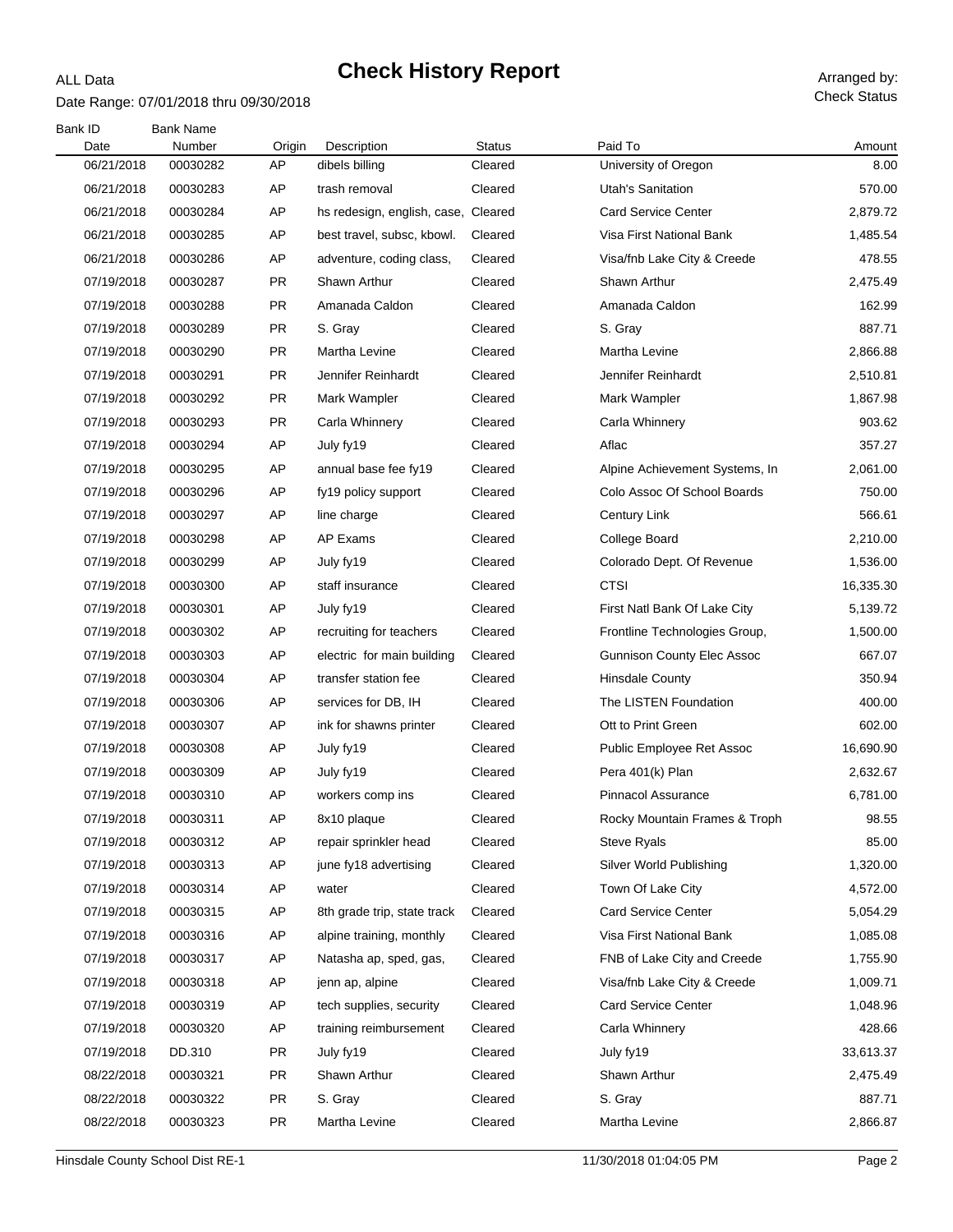#### Date Range: 07/01/2018 thru 09/30/2018

ALL Data

| Bank ID            | <b>Bank Name</b><br>Number |                     |                                    | <b>Status</b> | Paid To                           |                    |
|--------------------|----------------------------|---------------------|------------------------------------|---------------|-----------------------------------|--------------------|
| Date<br>08/22/2018 | 00030324                   | Origin<br><b>PR</b> | Description<br><b>Teresa Myers</b> | Cleared       | <b>Teresa Myers</b>               | Amount<br>1,117.16 |
| 08/22/2018         | 00030325                   | <b>PR</b>           | Jennifer Reinhardt                 | Cleared       | Jennifer Reinhardt                | 2,510.81           |
| 08/22/2018         | 00030326                   | <b>PR</b>           | Mark Wampler                       | Cleared       | Mark Wampler                      | 1,867.97           |
| 08/22/2018         | 00030328                   | AP                  | August fy19                        | Cleared       | Aflac                             | 357.27             |
| 08/22/2018         | 00030330                   | AP                  | August fy19                        | Cleared       | First Natl Bank Of Lake City      | 4,976.49           |
| 08/22/2018         | 00030331                   | AP                  | August fy19                        | Cleared       | Public Employee Ret Assoc         | 16,487.17          |
| 08/22/2018         | 00030332                   | AP                  | August fy19                        | Cleared       | Pera 401(k) Plan                  | 2,632.67           |
| 08/22/2018         | DD.311                     | <b>PR</b>           | August fy19                        | Cleared       | August fy19                       | 32,212.00          |
| 08/23/2018         | 00030333                   | AP                  | full day training                  | Cleared       | Alpine Achievement Systems, In    | 2,500.00           |
| 08/23/2018         | 00030334                   | AP                  | line charges                       | Cleared       | Century Link                      | 564.00             |
| 08/23/2018         | 00030335                   | AP                  | prop, liab, auto ins               | Cleared       | Colorado School Self Insuranc     | 16,249.00          |
| 08/23/2018         | 00030336                   | AP                  | rural alliance dues                |               | Colorado Rural Schools Allianc    | 572.25             |
|                    |                            |                     |                                    | Cleared       |                                   |                    |
| 08/23/2018         | 00030337                   | AP                  | staff insurance                    | Cleared       | <b>CTSI</b>                       | 13,174.40          |
| 08/23/2018         | 00030338                   | AP                  | data processing, merge             | Cleared       | <b>Endpoint Direct</b>            | 602.50             |
| 08/23/2018         | 00030339                   | AP                  | ht-50 annual inspection            | Cleared       | FILE AUTOMOTIVE                   | 8,699.37           |
| 08/23/2018         | 00030340                   | AP                  | storage unit                       | Cleared       | Four Seasons Storage              | 46.00              |
| 08/23/2018         | 00030341                   | AP                  | rewards, seeds, lesson             | Cleared       | Lori Frech                        | 182.02             |
| 08/23/2018         | 00030342                   | AP                  | training in Denver                 | Cleared       | Lily Fyler                        | 300.00             |
| 08/23/2018         | 00030343                   | AP                  | electric                           | Cleared       | <b>Gunnison County Elec Assoc</b> | 677.93             |
| 08/23/2018         | 00030344                   | AP                  | paint, floor mounts, supt          | Cleared       | General Maintenance               | 855.68             |
| 08/23/2018         | 00030345                   | AP                  | lakewood training                  | Cleared       | Rebecca Hall                      | 150.00             |
| 08/23/2018         | 00030346                   | AP                  | prof dev books                     | Cleared       | Natascia Hays                     | 49.85              |
| 08/23/2018         | 00030347                   | AP                  | fuel                               | Cleared       | <b>Hinsdale County</b>            | 94.92              |
| 08/23/2018         | 00030348                   | AP                  | new pads for heartstart            | Cleared       | Hinsdale County Public Health     | 69.67              |
| 08/23/2018         | 00030349                   | AP                  | fingerprints                       | Cleared       | <b>Hinsdale County Sheriff</b>    | 15.00              |
| 08/23/2018         | 00030350                   | AP                  | yearly subscription                | Cleared       | The Horn Book Inc                 | 60.00              |
| 08/23/2018         | 00030351                   | AP                  | canon copies                       | Cleared       | Image Net Consulting              | 5,233.43           |
| 08/23/2018         | 00030352                   | AP                  | books                              | Cleared       | John Wagner Public Library        | 217.14             |
| 08/23/2018         | 00030353                   | AP                  | fixing of tile in bathroom         | Cleared       | Lake City Maintenance and Repa    | 106.24             |
| 08/23/2018         | 00030354                   | AP                  | june denver training               | Cleared       | Martha Levine                     | 300.00             |
| 08/23/2018         | 00030355                   | AP                  | language therapy for DB,           | Cleared       | The LISTEN Foundation             | 700.00             |
| 08/23/2018         | 00030356                   | AP                  | us gov books                       | Cleared       | <b>Mcgraw-hill Companies</b>      | 55.47              |
| 08/23/2018         | 00030357                   | AP                  | lakewood training                  | Cleared       | Lydia Mcneese                     | 150.00             |
| 08/23/2018         | 00030358                   | AP                  | lakewood training                  | Cleared       | <b>Emily Motsinger</b>            | 150.00             |
| 08/23/2018         | 00030359                   | AΡ                  | floor cleaning, carpet and         | Cleared       | Mountain Clean                    | 6,714.66           |
| 08/23/2018         | 00030360                   | AP                  | kbowl shirts                       | Cleared       | Pat's Screen Printing             | 211.40             |
| 08/23/2018         | 00030361                   | AΡ                  | cookie stuff                       | Cleared       | Amanda Phillimore                 | 21.61              |
| 08/23/2018         | 00030362                   | AP                  | extra student supplies             | Cleared       | Amanda Phillimore                 | 40.82              |
| 08/23/2018         | 00030363                   | AΡ                  | 8x10 plaque                        | Cleared       | Rocky Mountain Frames & Troph     | 65.50              |
| 08/23/2018         | 00030364                   | AP                  | spanish books and                  | Cleared       | Scholastic Inc                    | 367.90             |
| 08/23/2018         | 00030365                   | AP                  | job openings, school               | Cleared       | Silver World Publishing           | 2,374.00           |
| 08/23/2018         | 00030366                   | AP                  | new laminator                      | Cleared       | Usi, Inc.                         | 1,299.95           |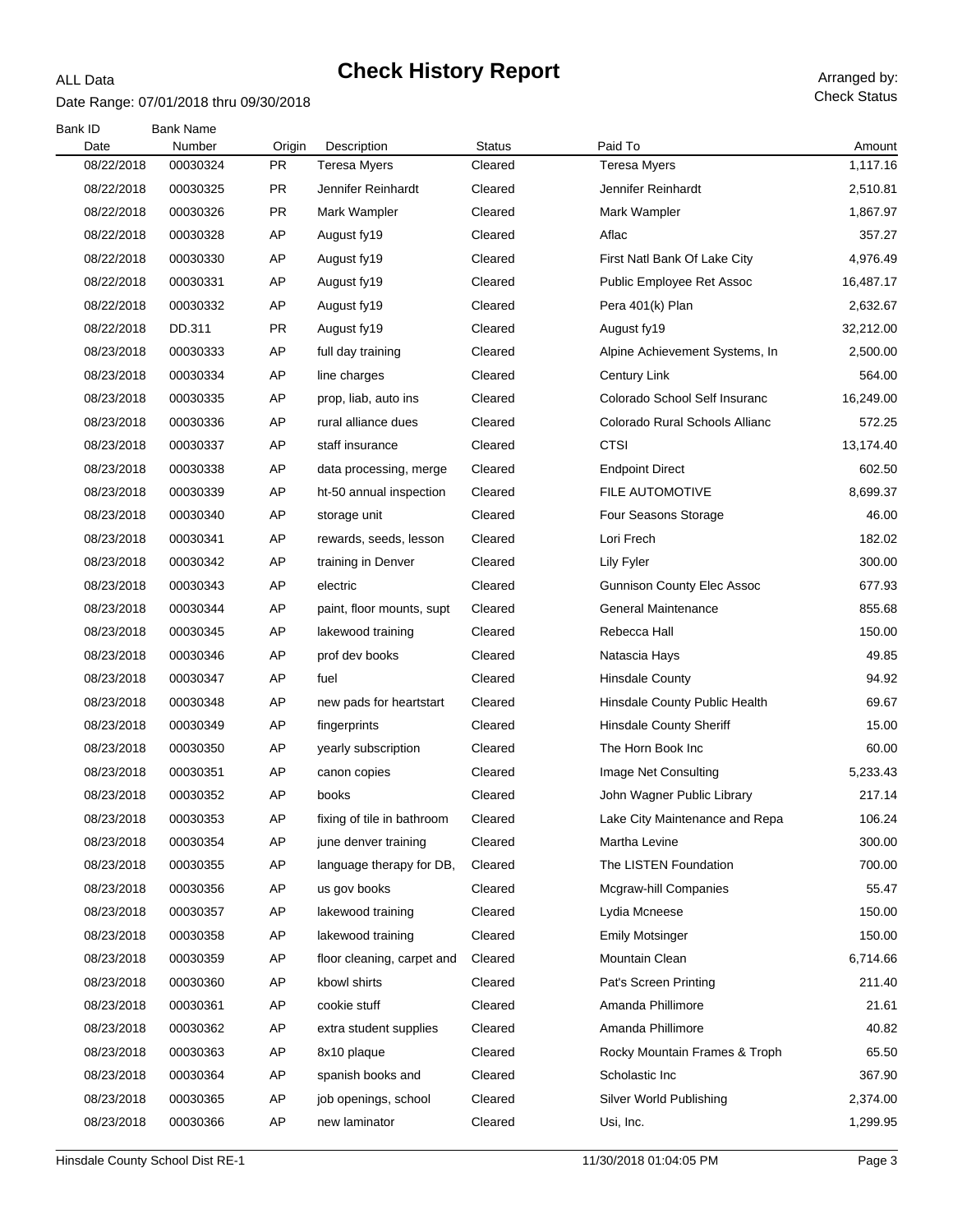#### Date Range: 07/01/2018 thru 09/30/2018

ALL Data

| Bank ID    | <b>Bank Name</b> |           |                                     |               |                                   |           |
|------------|------------------|-----------|-------------------------------------|---------------|-----------------------------------|-----------|
| Date       | Number           | Origin    | Description                         | <b>Status</b> | Paid To                           | Amount    |
| 08/23/2018 | 00030367         | AP        | dumpster                            | Cleared       | <b>Utah's Sanitation</b>          | 255.00    |
| 08/23/2018 | 00030368         | AP        | coaching clinic                     | Cleared       | <b>Card Service Center</b>        | 1,004.83  |
| 08/23/2018 | 00030369         | AP        | mtss, supt conference               | Cleared       | <b>Card Service Center</b>        | 1,454.90  |
| 08/23/2018 | 00030370         | AP        | prek, k/1, super, counsel,          | Cleared       | FNB of Lake City and Creede       | 4,410.50  |
| 08/23/2018 | 00030371         | AP        | ap computer, ad, mtss,              | Cleared       | Visa/fnb Lake City & Creede       | 1,585.37  |
| 08/23/2018 | 00030372         | AP        | pro dev, tech supplies, 2/3 Cleared |               | <b>Card Service Center</b>        | 1,143.47  |
| 08/23/2018 | 00030373         | AP        | set up and training                 | Cleared       | WISC-education                    | 750.00    |
| 09/20/2018 | 00030375         | PR        | Shawn Arthur                        | Cleared       | Shawn Arthur                      | 2,937.59  |
| 09/20/2018 | 00030376         | PR        | Amanada Caldon                      | Cleared       | Amanada Caldon                    | 707.87    |
| 09/20/2018 | 00030377         | PR        | Bryan Carr                          | Cleared       | <b>Bryan Carr</b>                 | 1,336.09  |
| 09/20/2018 | 00030378         | PR        | S. Gray                             | Cleared       | S. Gray                           | 931.00    |
| 09/20/2018 | 00030380         | PR        | Martha Levine                       | Cleared       | Martha Levine                     | 2,988.04  |
| 09/20/2018 | 00030381         | <b>PR</b> | Teresa Myers                        | Cleared       | Teresa Myers                      | 2,159.48  |
| 09/20/2018 | 00030382         | <b>PR</b> | <b>Matthew Phillimore</b>           | Cleared       | <b>Matthew Phillimore</b>         | 774.20    |
| 09/20/2018 | 00030383         | <b>PR</b> | Jennifer Reinhardt                  | Cleared       | Jennifer Reinhardt                | 2,571.35  |
| 09/20/2018 | 00030387         | AP        | Sept fy19                           | Cleared       | Aflac                             | 357.27    |
| 09/20/2018 | 00030388         | AP        | Sept fy19                           | Cleared       | Colorado Dept. Of Revenue         | 1,741.00  |
| 09/20/2018 | 00030391         | AP        | Sept fy19                           | Cleared       | Public Employee Ret Assoc         | 20,511.32 |
| 09/20/2018 | 00030395         | AP        | grout, hangers, wire, tape          | Cleared       | <b>Blue Spruce Bldg Materials</b> | 186.79    |
| 09/20/2018 | 00030396         | AP        | adventure stipend                   | Cleared       | <b>Bryan Carr</b>                 | 105.00    |
| 09/20/2018 | 00030397         | AP        | supplies                            | Cleared       | <b>Country Store</b>              | 140.06    |
| 09/20/2018 | 00030399         | AP        | printing for bond letter            | Cleared       | <b>Endpoint Direct</b>            | 642.80    |
| 09/20/2018 | 00030402         | AP        | electric                            | Cleared       | <b>Gunnison County Elec Assoc</b> | 686.08    |
| 09/20/2018 | 00030403         | AP        | replace outlet, power cords Cleared |               | <b>General Maintenance</b>        | 1,063.48  |
| 09/20/2018 | 00030405         | AP        | voter mailing and                   | Cleared       | George K. Baum & Company          | 10,500.00 |
| 09/20/2018 | 00030407         | AP        | supplies                            | Cleared       | Natascia Hays                     | 148.99    |
| 09/20/2018 | 00030414         | AP        | adventure stipend                   | Cleared       | Martha Levine                     | 105.00    |
| 09/20/2018 | 00030415         | AP        | adventure stipend                   | Cleared       | Mindy McClung                     | 105.00    |
| 09/20/2018 | 00030416         | AP        | for ultimate coaching               | Cleared       | <b>Emily Motsinger</b>            | 78.50     |
| 09/20/2018 | 00030417         | AP        | adventure stipend                   | Cleared       | Nathan Motsinger                  | 105.00    |
| 09/20/2018 | 00030418         | AP        | reimbursement                       | Cleared       | Teresa Myers                      | 67.23     |
| 09/20/2018 | 00030419         | AP        | adventure stipend                   | Cleared       | Cindy Nelson                      | 105.00    |
| 09/20/2018 | 00030420         | AP        | human geo                           | Cleared       | Pearson Education                 | 1,059.19  |
| 09/20/2018 | 00030421         | AP        | classroom supplies                  | Cleared       | Jennifer Reinhardt                | 115.51    |
| 09/20/2018 | 00030423         | AP        | middle school planning              | Cleared       | School Mate                       | 96.25     |
| 09/20/2018 | 00030425         | AP        | asl 103, asl 104                    | Cleared       | SIGNING ONLINE, LLC               | 450.00    |
| 09/20/2018 | 00030426         | AP        | advertising                         | Cleared       | Silver World Publishing           | 1,539.00  |
| 09/20/2018 | 00030430         | AP        | water and sewer                     | Cleared       | Town Of Lake City                 | 7,087.75  |
| 09/20/2018 | 00030431         | AP        | dumpster fees                       | Cleared       | Utah's Sanitation                 | 780.00    |
| 09/20/2018 | 00030432         | AP        | tech, school safety, ms             | Cleared       | <b>Card Service Center</b>        | 2,091.24  |
| 09/20/2018 | 00030433         | AP        | admin cde, tech,                    | Cleared       | <b>Card Service Center</b>        | 1,928.21  |
| 09/20/2018 | 00030434         | AP        | from credits and ending             | Cleared       | Visa First National Bank          | 13.05     |
|            |                  |           |                                     |               |                                   |           |